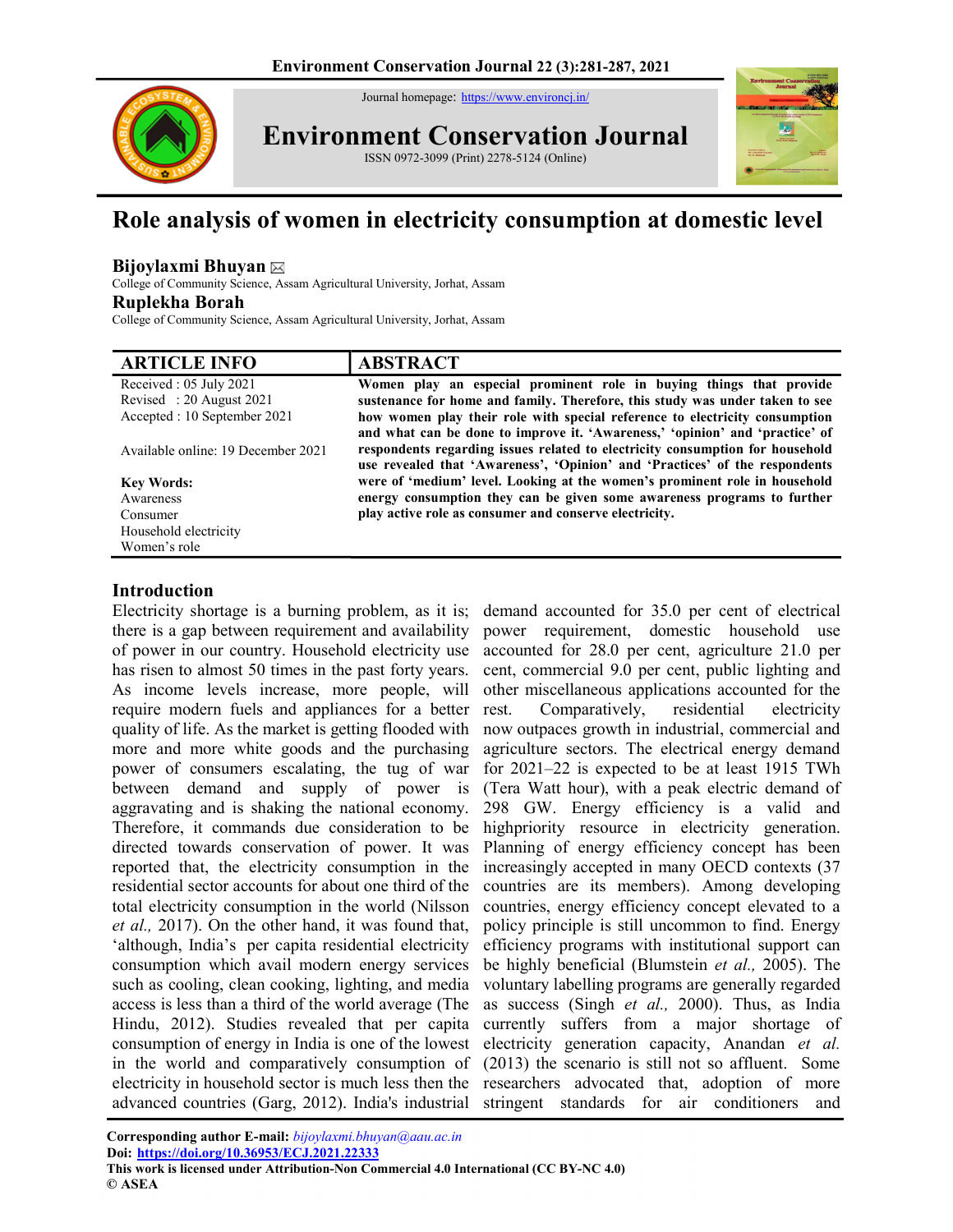refrigerators, washing machines, including phasing out unregulated such type of bigger gadgets within a specific period would produce additional savings (Foran et al., 2010). Living styles are not only improved with increased electricity consumption but due to inappropriate use also aggravated impacts on the environment (Zhang *et al.*, 2017).

Most importantly, there is scarce publicly available data on the issue of electricity consumption; different studies predict dramatically different scenarios for the extent to which residential electricity use will grow. Proper data is required to prepare important policies in this respect and is thus a global concern. According to Zang et al. (2017) relevant energy policies are required to induce efficient electricity consumption in the residential sector in many countries due to global warming effects and security of energy supply.

Women play an especially prominent role in buying things that provide sustenance for home and family. In case of India, studies show that modern Indian women deliberate a dominant stand in household sector and are responsible for buying 80% of household goods (ToI, 2011). Different research asserted that women play key role in managing household consumption of electricity was opined by Shrestha et al. (2021). In spite of the scale of current and future residential electricity use, an understanding of household consumption patterns and their drivers is limited. Assessment of the awareness possessed, practices adopted and opinion of urban women regarding power consumption, conservation and selection, purchase and use of the 'white goods' is very important in today's context. Therefore, this study was under taken to see the above factors as to how women play their role with special reference to electrical gadgets and what can be done to improve it on whose action the power sector is somewhat dependent.

#### Material and Methods

The study made use of primary and secondary data. The secondary data in the form of articles, journals, news papers were used. For collection of primary data 100 homemakers residing in the Municipality area of Jorhat town, Assam, were selected by random sampling method to elicit information with the help of a well designed questionnaire. Analysis of data was done in terms of frequency and percentage. Apart from this the responses on

'Awareness', 'Opinion' and 'Practice' was recorded in terms of 3 point score ('always', 'sometimes', 'never' with corresponding scores of 3,2,1). The mean scores were calculated for each category of statements. These attained scores were ranked in terms of highest to lowest values. The sum of attained scores were divided by maximum attainable score to determine percent attained score was then classified as "poor", "low", "medium", and "high" by giving scores as  $\leq 40$ , 40- 60, 60 – 80 and 80- 100 respectively. On the other hand the relationship of a few socioeconomic variables, like age, education, employment, income on 'Awareness level', 'Opinion level' and 'Practice' level was tested along with electricity consumption per month using correlation test.

## Results and Discussion

Socio economic status: The data was analyzed and graphically represented in Fig.1. It was revealed that 80% of the respondents were between 30 to 40 years of age, Majority of the respondents (58%) were graduates and 20 % were post graduates which asserted that majority of the women were young and educated and could play a responsible role as electricity consumer. Majority (59%) of them were unemployed while 33% were employed. Fifty percent had monthly income between Rs. 25000 – 50000 and 28% earned more than Rs. 50000. Thus, it showed that majority of the respondents were in the category of lower middle income group and to see their role as electricity consumer will be valuable information in the present study.



Figure 1: Demographic information of the respondents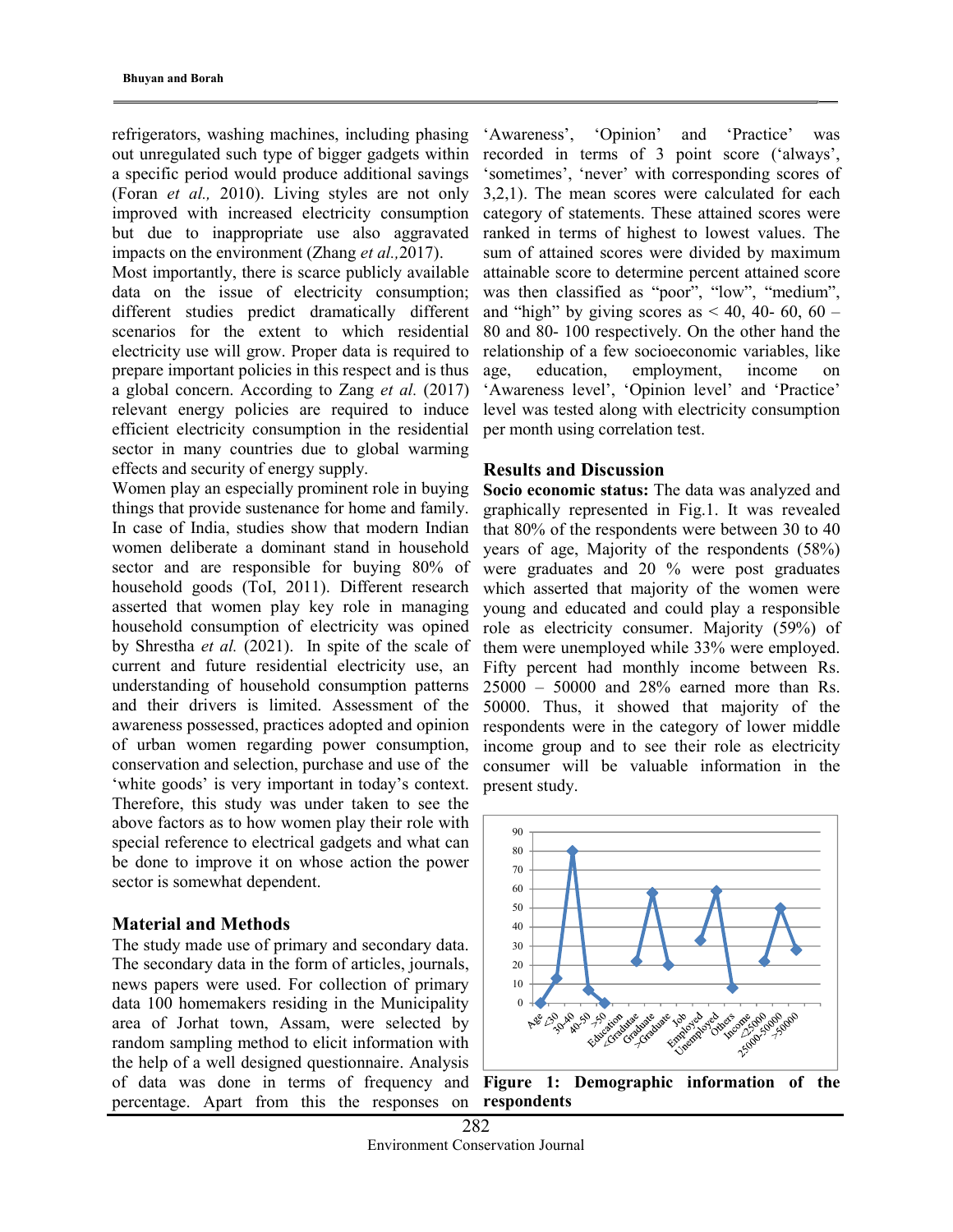At present, compared to old days everybody has become electricity hog having almost every things run on electricity. In the household sector, it was found that small appliances continue sucking up greater amount of wattage in the urban areas. Small appliances were lumped in one statistical category called "miscellaneous" and now miscellaneous energy is one of the largest and fastest growing categories of energy use. In this connection data on gadgets purchased in last five years was assessed, it was observed that more number of respondents purchased inverter, mixer grinder, refrigerators compared to other gadget during last five years (Figure 1). That means with the availability of myriad attractive products in the market and instalments and offers provided by companies helped people to purchase these gadgets for domestic purpose has increased over the last few years. However, very common gadgets constantly used by people with higher purchasing power such as dishwashers, microwave, washing machines, vacuum cleaners etc. were not found among the respondents of this income group. It was revealed

that, the average year wise power shortage in fact ranges between  $11 - 15$  percent since 1999 which is the predominant power scenario in our country (The Hindu, 2012). On the other hand intermittent power cuts prevailing throughout the day was another reason that reflected its inadequacy. As part of the process of economic liberalization, in India, State Governments are slowly moving towards corporatisation, privatization and commercialization of electricity generation, transmission and distribution to combat inadequacy and to earn more revenue. That will lead to power generation and supply to operate on commercial principles, slowly reducing or withdrawing the subsidy on power charges. This would mean higher power tariff and consequently, a higher power bill. On the other hand, more energy generation will lead to degradation of environment, unless nonconventional energy sources are adequately exploited. Thus, these factors are important from environmental point of view, as it has negative effect on the environment; conservation of energy helps to conserve our ecosystem.

Table 1: 'Awareness' of respondents regarding issues related to electricity consumption for household use

| <b>SN</b> | <b>Statement</b>                                                         | <b>Total score</b> | <b>Mean score</b> | Rank        |  |
|-----------|--------------------------------------------------------------------------|--------------------|-------------------|-------------|--|
| 1.        | Energy star labeling is very important criteria for selection of gadgets | 194                | 1.94              | XI          |  |
| 2.        | More stars means efficient and consumes less power                       | 193                | 1.93              | XII         |  |
| 3.        | Warranty and guarantee cards are security for the term period            | 250                | 2.50              | IV          |  |
| 4.        | Cheaper gadgets consumes more power and may be less durable              | 253                | 2.53              | III         |  |
| 5.        | Purchase from reputed dealers ensures quality and service                | 201                | 2.01              | X           |  |
| 6         | LED bulbs are good over others because it consumes less energy           | 203                | 2.03              | IX          |  |
| 7         | Standard logo like ISI (domestic) and ISO (imported) ensures quality     | 259                | 2.59              | $_{\rm II}$ |  |
| 8         | Products in reduction sales are not good                                 | 237                | 2.37              | VII         |  |
| 9         | Power bill increases with increased use of gadgets.                      | 261                | 2.61              | I           |  |
| 10        | Poor Wiring consumes more power                                          | 240                | 2.40              | V           |  |
| 11        | Inverters are used for uninterrupted electricity supply and is common in | 239                | 2.39              | VI          |  |
|           | every household                                                          |                    |                   |             |  |
| 12        | Use of Inverters is an additional load for the household                 | 206                | 2.06              | VIII        |  |
|           | Total mean score                                                         |                    | 27.36             |             |  |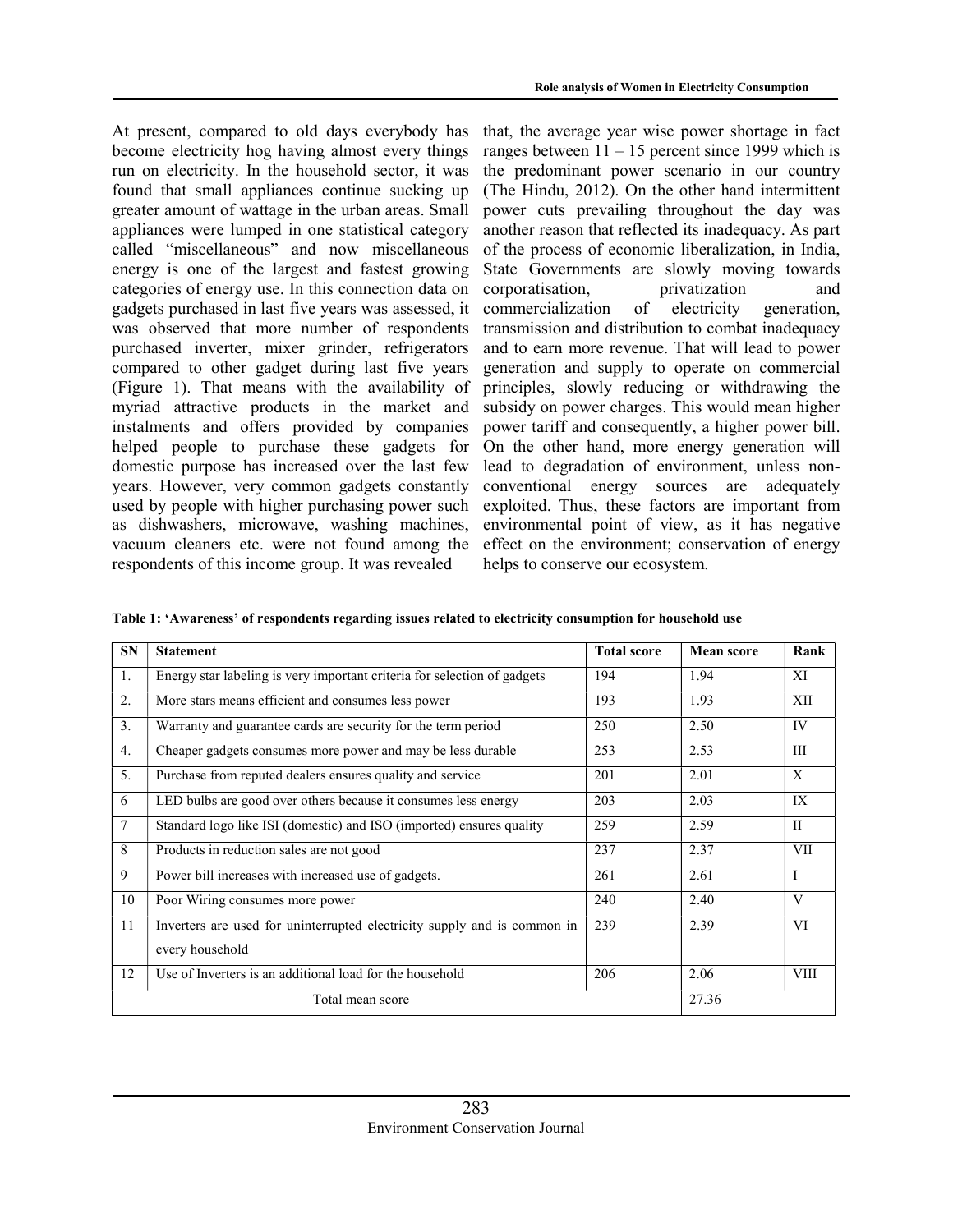

In the above milieu awareness of women on electricity use was studied (Table 1) and results depicted that awareness of respondents about increase of power bill due to increased use of electrical gadgets (Rank I) and that Standard logo like ISI and ISO seen in gadgets ensures quality (Rank II). Cheaper gadgets consume more power and may be less durable (Rank III). To them warranty and guarantee cards were security for the given term period and should be kept properly. Inverters are a common gadget found in majority of the households (Figure 1) which was an additional load and implies that the disruption of electricity supply was quite high. Their awareness on use of standardized products, use of efficient LED bulbs, merits of energy efficient labelling, proper household wiring scored lower ranks. The maximum attainable score of this category was 36, the attained score was 27.36 (Table 1) and per cent attained score by all the respondents was recorded as 76 per cent depicted in Figure 3.

Assessment of data on 'Opinion' of the respondents with regard to purchase of Electrical Gadgets revealed that 'gadgets life and performance were affected by intermittent power cuts' (Rank I). Before purchasing 'knowing about after sell service available locally is very important' (Rank II). 'Sellers been not always reliable and tries to motivate buyers to buy a gadget in terms of profit they earned' (Rank III). And that, 'many advertisements in different Media were confusing, misleading and exaggerating' was (Rank IV). While opinions on 'right decision in purchase and use of right gadget greatly affects the energy bill',

and 'proper sell talks from the company helps in good decision' obtained lower ranks. The 'labels and instruction manuals with the gadgets give enough information on use and care' obtained lowest rank. Thus, it can be said that proper informative advertisements and seller's friendly and selfless role might help consumers and they in turn should consider to read the instruction manuals and labels properly which otherwise might lead to waste of money and energy. The maximum attainable score of this category was 36, the attained score was 26.83 (Table 2) and per cent attained score by all the respondents was found to be 74.53 percent Figure 3.

With regard to the above context analysis of data in Table 3 regarding practices followed by the respondents in use of electrical gadgets, it was revealed that 'putting off lights and fans immediately when not in use' was strictly followed (Rank I). While purchasing gadgets, 'brand names', 'design/colour/model', 'cost of gadgets', 'instalment facilities', 'gift items' helped in making decision and were ranked II, III, IV, V,VII respectively. While to them 'online shopping' was not preferred way for purchasing electrical gadgets, on the other hand, 'preference for spending higher price to buy gadgets that consumes less energy', 'reading labels before buying', 'choosing in terms of capacity and requirement' ranked lowest. The maximum attainable score of this category was 42, the attained score was 31.42 (Table 3) and per cent attained score of all the respondents was found to be 72.93 per cent indicating 'medium' level of practices followed. Percent attained scores of the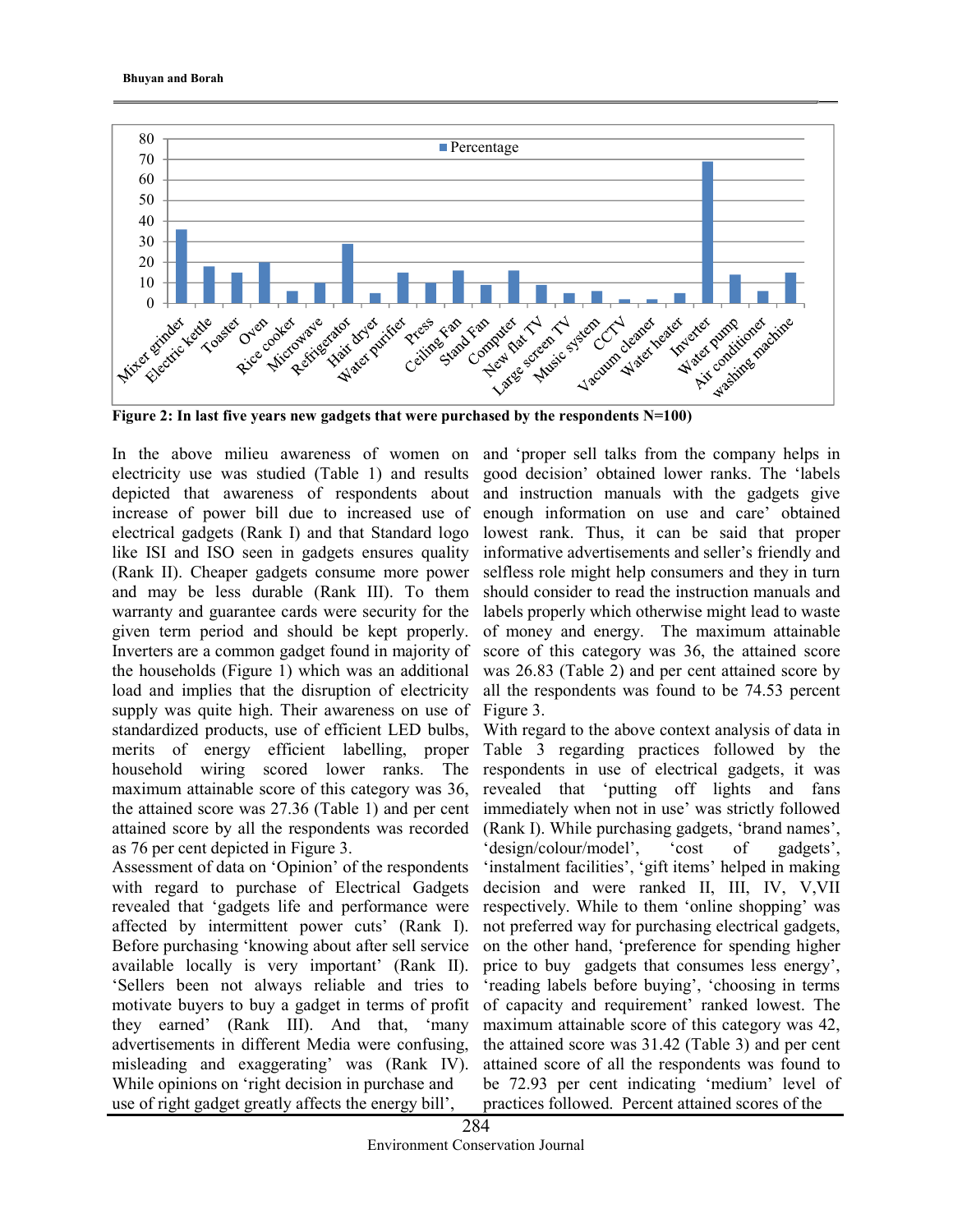| <b>SN</b>      | <b>Statement</b>                                                      | <b>Total score</b> | <b>Mean score</b> | Rank         |
|----------------|-----------------------------------------------------------------------|--------------------|-------------------|--------------|
|                | Gadgets are bought to simplify work                                   | 236                | 2.36              | VI           |
| $\overline{2}$ | Possessing Gadgets enhance family status                              | 237                | 2.37              | VII          |
| 3              | Knowing about after sell service available locally is very            | 253                | 2.53              | $\mathbf{H}$ |
|                | important to take decision                                            |                    |                   |              |
| $\overline{4}$ | Seller's description of the product is worthy to be considered        | 195                | 1.95              | X            |
| 5              | Warranty and guarantee cards are always not helpful in getting        | 209                | 2.09              | <b>VIII</b>  |
|                | proper service.                                                       |                    |                   |              |
| 6              | Intermittent power cuts effects gadgets life and performance          | 260                | 2.60              | $\mathbf{I}$ |
| $\tau$         | Labels and Leaflets given with the gadget gives proper                | 174                | 1.74              | XII          |
|                | information on use and care to get better service                     |                    |                   |              |
| 8              | Warranty/guarantee are to be considered in taking decision            | 242                | 2.42              | V            |
| 9              | Seller's motivates buyers to buy a gadget in terms of profit they     | 250                | 2.50              | Ш            |
|                | earn.                                                                 |                    |                   |              |
| 10             | Sale talks can change the buying habits                               | 204                | 2.04              | IX           |
| 11             | Many advertisements are confusing, misleading and exaggerating.       | 248                | 2.48              | IV           |
|                |                                                                       |                    |                   |              |
| 12             | If right decision is not taken in purchase and use of right gadget it | 1.75               | 1.75              | XI           |
|                | greatly effects the energy bill                                       |                    |                   |              |
|                | <b>Total Mean Score</b>                                               |                    | 26.83             |              |

Table 2: 'Opinion' of the respondents with regard to purchase of Electrical Gadgets (N=100)

#### Table 3: 'Practices' adopted by respondents with regard to electrical gadgets

| <b>SN</b>      | <b>Statement</b>                                                              | <b>Total Score</b> | <b>Mean Score</b> | Rank         |
|----------------|-------------------------------------------------------------------------------|--------------------|-------------------|--------------|
| 1.             | My children put off lights and fans immediately when not in use               | 242                | 2.42              | VI           |
| 2.             | Gift items given with products motivates me to buy                            | 240                | 2.40              | VII          |
| $\overline{3}$ | Advertisements in different medias motivates me to buy a<br>particular gadget | 194                | 1.94              | IX           |
| $\overline{4}$ | Design/colour/model of gadgets influences me to take decision                 | 257                | 2.57              | Ш            |
| 5              | I read labels before purchase                                                 | 1.86               | 1.86              | XI           |
| 6              | Brand name helps me to take decision                                          | 262                | 2.62              | $\mathbf{H}$ |
| 7              | My choice for a particular gadgets is considered                              | 168                | 1.68              | XIII         |
| 8              | I prefer to spend some more money to buy a gadgets that                       | 170                | 1.70              | XII          |
|                | consumes less energy                                                          |                    |                   |              |
| 9              | I consider cost and make decision                                             | 255                | 2.55              | IV           |
| 10             | I don't have choice with regard to type of bulb for using at home             | 218                | 2.18              | <b>VIII</b>  |
| 11             | I put off lights and fans immediately when not in use                         | 265                | 2.65              |              |
| 12             | Installment facilities helped me to buy gadgets                               | 251                | 2.51              | V            |
| 13             | Online shopping is better than direct shopping in case of electrical          | 165                | 1.65              | XIV          |
|                | gadget                                                                        |                    |                   |              |
| 14             | While buying I see capacity and size of the gadget to take                    | 190                | 1.90              | $\mathbf{X}$ |
|                | decision                                                                      |                    |                   |              |
|                | <b>Total Mean Score</b>                                                       |                    | 30.63             |              |

|              | Table 4: Relationship between few socio economic variables and personal responses on electricity |  |  |  |  |  |
|--------------|--------------------------------------------------------------------------------------------------|--|--|--|--|--|
| consumption. |                                                                                                  |  |  |  |  |  |

| 'r' Value                | <b>Education</b> | Income | Age   | Employment |
|--------------------------|------------------|--------|-------|------------|
| Awareness                | 0.649            | 0.302  | 0.246 | 0.033      |
| Opinion                  | 0.537            | 0.249  | 0.095 | 0.024      |
| Practice                 | 0.544            | 0.414  | 0.501 | 0.018      |
| Monthly electricity bill | 0.413            | 0.692  | 0.024 | 0.650      |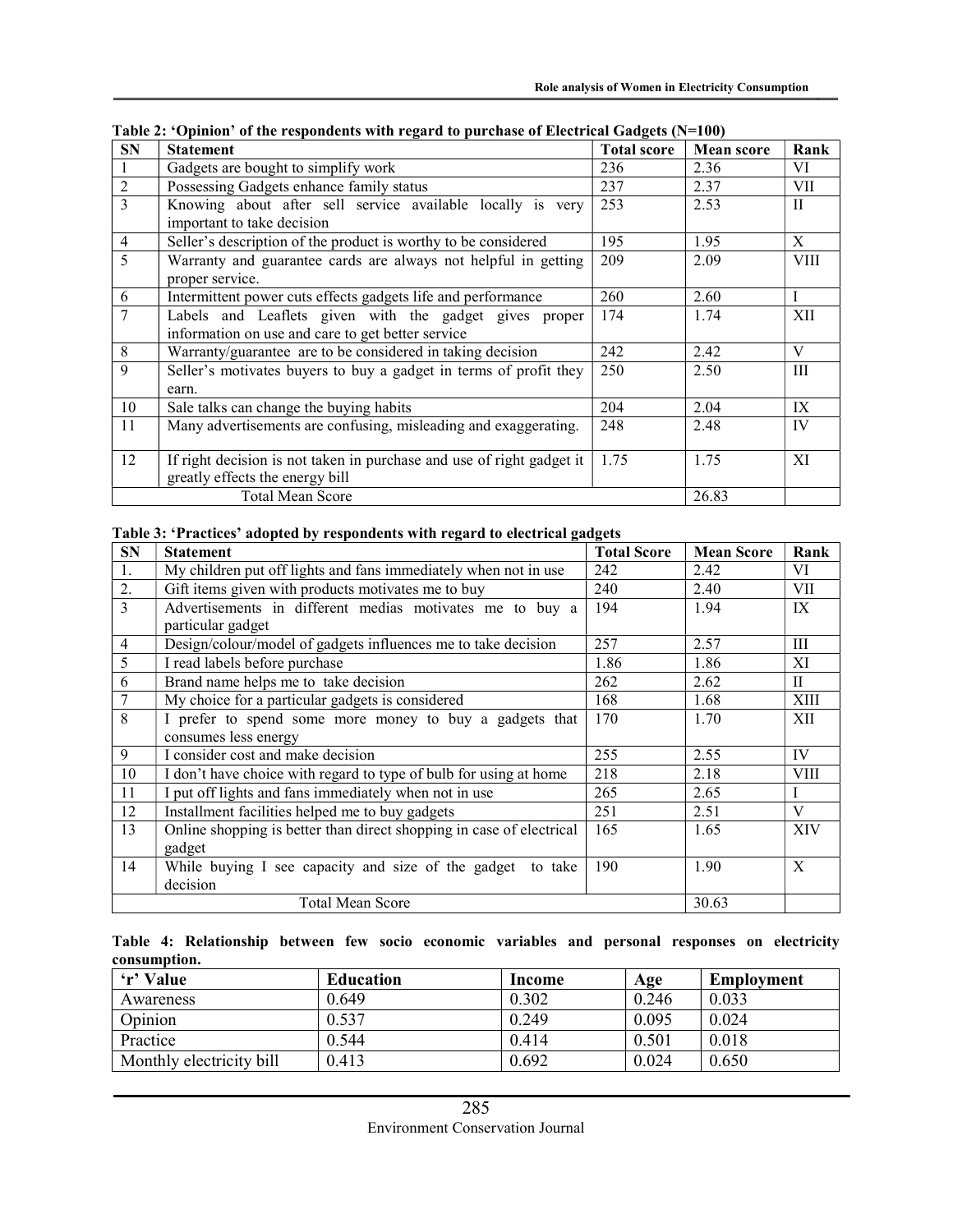responses of these educated respondents revealed that both 'Awareness', 'Opinion' and 'Practices' of the respondents with regard to electricity consumption were of 'medium' level represented in Fig. 3. Rising female consumer power, emerging as a potent force in the marketplace, had led companies to change the way they design, make and market products.



Figure 3: Percent attained scores of the respondents 'awareness', 'opinion' and 'practice'

Although, it is often played down, but, is clear that women have a great deal of influence in the economy as consumers. In other words, spending power, of women can play vital role in controlling household power consumption by selecting, purchasing, conserving and using better electrical products along with other consumable goods. In this context relationship between a few socio economic variable of the respondents and their response level in electricity consumption pattern was tested through correlation coefficient. It was found that (Table 4) 'education' had highly significant positive relationship with 'awareness', 'opinion' and 'practice' levels of the respondents. There was positive relationship between 'income' and 'awareness', 'opinion' and 'practice' levels of the respondents, on the other hand there was no relation between 'age' and 'opinion' but 'age' had positive relation with 'practice'. With regard to relationship with electricity consumption 'income' had highly significant relationship where as 'age' had no relationship. With regard to type of employment there was no relation with 'awareness', 'opinion' and 'practice' levels of women but had shown positive relationship with monthly electricity bill. Dar-Mousa et.al, 2019, in a study found that there was obvious correlation

between the size of the household and the amount of energy consumption in Amman City, Jordan. In another study by Wijaya, 2013, conducted in Bandung, Indonesia, family size, time spent at home, education level, home appliances and lighting had a significant, positive effect on the monthly electricity bill. Thus it can be said that different factors play multiple roles in electricity consumption in domestic level but women can play responsibly if adequate steps are taken to improve this scenario.

### Conclusion

This study revealed that the educated urban women had medium level of 'awareness', 'opinion' and 'practice' pattern. These aspects might be still lower among lesser educated women and in rural areas as shown in the correlation test that education level of respondents showed highly positive relationship with 'awareness', 'opinion' and 'practice' levels and monthly electricity bill showed higher positive relationship with 'income' and 'employment' compared to that of 'education'. It has been understood that, restrictions on use of electrical gadgets cannot be imposed; as possession of these utility goods is one of the prime factors which contribute a lot in up gradation of economy as well as shaping life style and social standards of living of the family. However, indiscriminate purchase of these goods will hamper the economy of the household in particular and the nation in general. Therefore adequate drive for creating awareness among women about issues related to electricity consumption at home is very important. Some steps such as prohibiting supply and manufacturing of non branded gadgets from entering markets, providing reliable information on electrical goods and services to the consumers by sellers, encouragement for renovation of old household wiring with subsidy and with quality products, mandatory energy labelling, reduction of price difference between energy efficient products and others, providing proper labelling, subsidy to companies producing energy efficient products can help in energy savings. Apart from this proper knowledge should be endowed through catchy awareness campaigns in audio visual Medias through attractive presentations to encourage women to practice good buy man ship. It is important to undertake such determining strategies So fitsion and the size of the size of the household and the amount<br>
"Awareness", "Opinion" and "Practices" of of energy consumption in Amman City, Jordan. In<br>
products with regard to electricity another study by Wijaya, 2